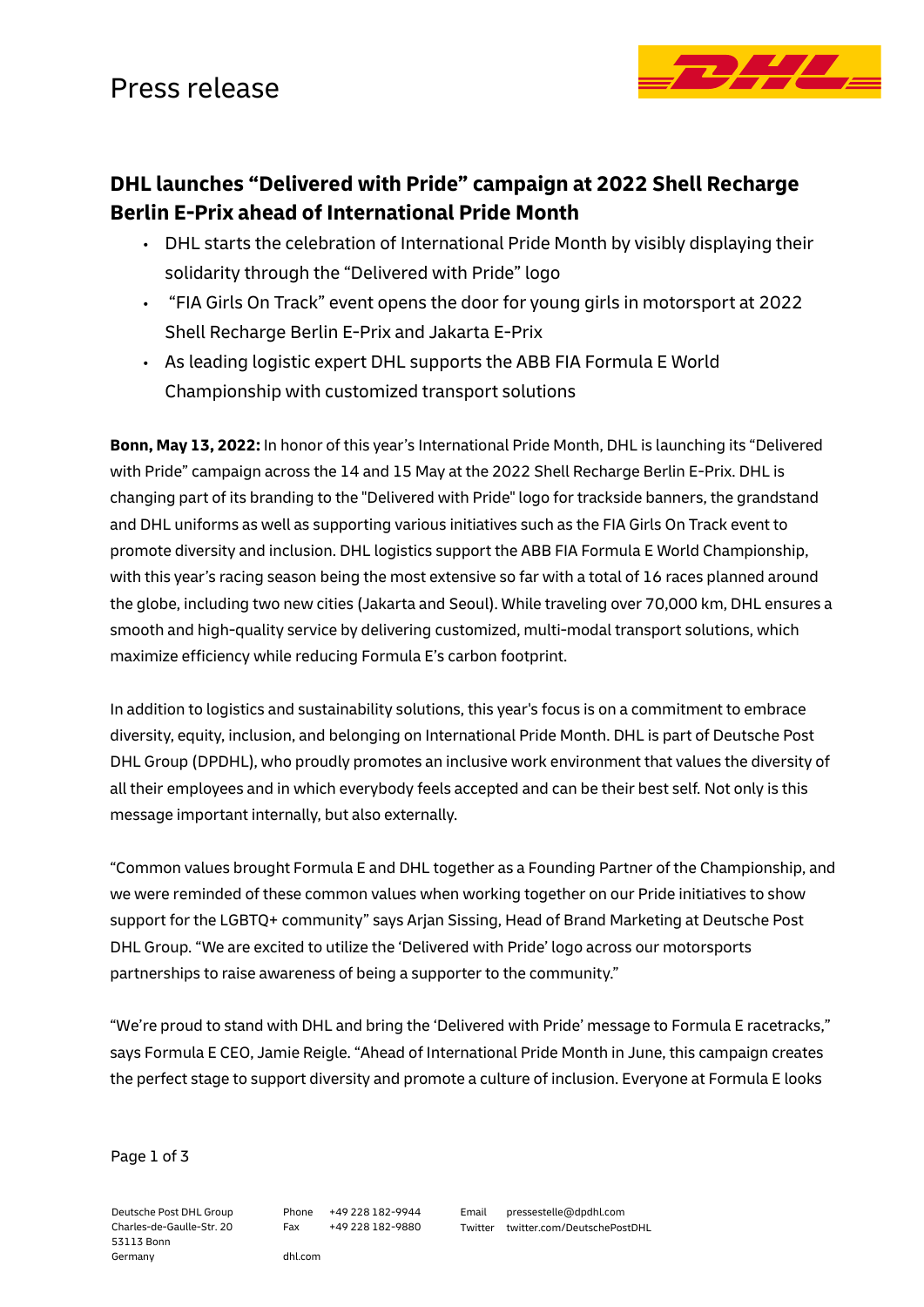## Press release



forward to seeing the DHL Pride logo on track this weekend and shares DHL's commitment in promoting solidarity with the LGBTQ+ community.

Through their motorsport partnerships, DHL will help to promote a sense of belonging both inside and outside of the workplace by visibly displaying their solidarity. After a successful event with more than 150 local girls at the Mexico City E-Prix earlier this year, DHL commits to another "FIA Girls On Track" event during the race in Berlin. This initiative offers young women from 8 to 18 years old the chance to engage with career opportunities in all aspects of motorsport and the racing industry. Through various on- and off-track activities, the initiative aims to encourage young women and to increase the percentage of female racers in the world. The next event will be held in Jakarta.

Deutsche Post DHL Group will be celebrating International Pride Month through various activities, markedly near their home location, in Cologne, whereby DPDHL will be partnering with significant Pride events. The most remarkable events will be this year's International Day Against Homo-, Bi- and Transphobia (IDAHOBIT) on May 17<sup>th</sup> and the Cologne Pride from June 18<sup>th</sup> to July 3<sup>rd</sup>, one of the largest prides in Europe.

DHL brings decades of motorsport logistics experience in transporting over 415 tons of the all-electric motorsport World Championship's freight, including race cars, batteries and charging units, and media and broadcasting equipment. As a leading logistic expert, DHL is steadily prioritizing transport solutions that minimize the environmental impact and contribute to lowering the carbon emissions of the Formula E championship. For example, by using biofuels for all road and sea freight throughout the previous racing season, DHL could offset 611 tons of  $CO<sub>2</sub>$  emissions.

**– End –**

You can find the press release for download as well as further information on [dpdhl.com/pressreleases](https://www.dpdhl.com/pressreleases)

**Media Contact:** Deutsche Post DHL Group Media Relations Joanna Kruszewski Phone: +49 228 182-9944 E-mail: [pressestelle@dpdhl.com](mailto:pressestelle@dpdhl.com)

On the Internet: [dpdhl.com/press](https://www.dpdhl.com/press)